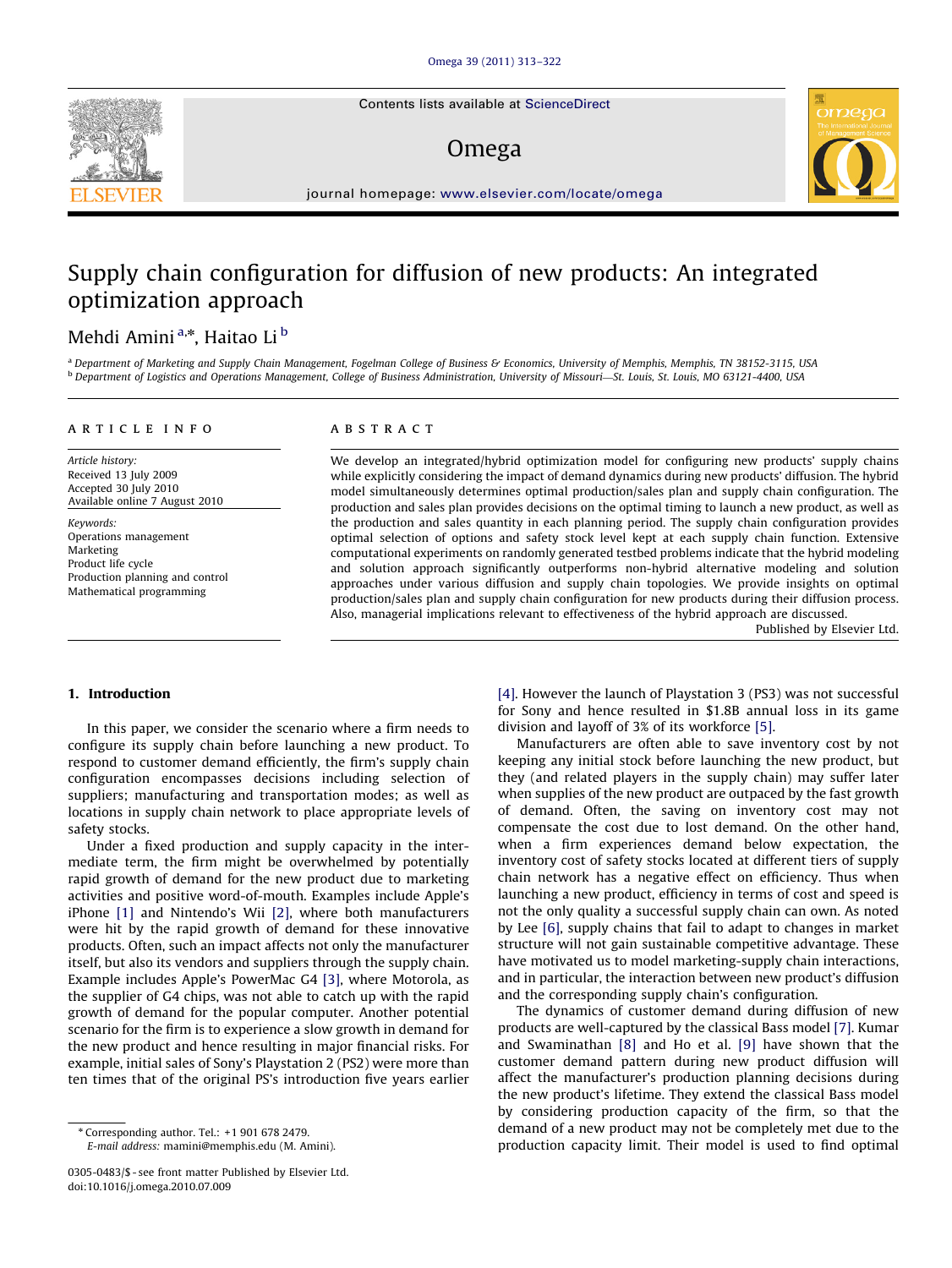production and sales plans that maximize profit during the new product's lifetime, spanning from one to two years. They find that when supply constraint is present, the rapid growth of customer demand during diffusion may motivate manufacturer to buildup initial inventory and delay launching of the new product. We call their model the new product diffusion (NPD) model in the sequel. The NPD model focuses on the interactions between manufacturing and marketing/sales decisions within a firm by assuming a fixed per-unit product cost, but ignores other functions of the firm's supply chain like procurement, sourcing, assembly and distribution.

Graves and Willems [\[10\]](#page--1-0) proposed a model optimizing the supply chain configuration for a new product, which we call the supply chain configuration (SCC) model. In this model, a firm selects options for each function (components, parts, or processes required) in the supply chain to minimize the system-wide total supply chain cost. Available options often differ in lead time and direct cost added. For instance, parts and raw materials can be purchased from different suppliers. Goods can be shipped via regular ground shipping or next day delivery. The SCC model also allows coordination among supply chain players by optimally determining their inbound and outbound service times, thus the inventory positioning through the supply chain. New product demand is assumed to be known in the form of mean and standard deviation for the entire planning horizon (usually 9 months–1 year). Because demand is exogenously given, the question of how the demand trajectory during new product diffusion will impact supply chain configuration is not addressed by the SCC model.

The problems addressed by the NPD and SCC models are closely related. Both problems are tactical in nature. During the new product's life cycle, the firm's production and sales plan is only part of the big picture. Given the expanded complexity and scope of modern supply chains, it is rare to have a single firm being involved through all stages of sourcing, manufacturing, assembly, transportation, warehousing and delivery. Thus the firm is facing more important and wider scope of decisions on how to configure its entire supply chain to allow products as well as the required parts and components (described by the new product's bill-of-materials or BOM) to be sourced, manufactured and delivered in an efficient and responsive manner.

Therefore, there is merit in developing an integrated optimization model to study the optimal supply chain configuration decision in concert with dynamic process of new product diffusion. On one hand, the demand pattern (in terms of mean and variation) during new product diffusion has an explicit impact on supply chain configuration. Specifically, the mean customer demand serves as the external demand to be satisfied by the supply chain network, and the variation of demand directly impacts the amount of safety stock to carry (or inventory positioning) through the supply chain. On the other hand, the configuration of supply chain may in turn affect the optimal diffusion pattern of the new product. This is due to the fact that in the general supply chain settings, the per-unit cost of product should be calculated as an accumulative cost due to selection of suppliers/vendors and manufacturing/transportation modes through different supply chain stages such as sourcing, assembly, transportation, etc. This implies that the per-unit cost assumed to be constant in manufacturing planning models during diffusion, as in [\[8\],](#page--1-0) can be extended and generalized to the so-called unit manufacturing cost (UMC) determined through configuring the corresponding supply chain [\[10\].](#page--1-0)

In this study, we present a hybrid model to configure a new product's supply chain by considering the dynamics of diffusion process through the product life cycle. Both the demand/supply pattern and unit-product cost are endogenously determined in one model, as opposed to being exogenous as assumed in the separate models. Our model offers a decision support tool for simultaneously optimizing an innovator's production planning in a multi-period setting and supply chain configuration. It also provides a modeling framework to design a supply chain which is not only cost efficient, but also adaptive to the changing market demand during new products' lifetime.

As we will show, solutions that optimize supply chain performance from either the NPD aspect or the SCC point of view alone would not obtain optimal solutions. Lower supply chain configuration cost is often achieved by a myopic policy, i.e. selling as much as possible in each time period. This leads to less variation of the realized demand, thus less safety stock. However, such myopic policy may perform poorly from the diffusion perspective due to loss of demand. On the other hand, a buildup policy, i.e. delaying the launch of the new product and building some initial inventory, may generate higher sales revenue from the diffusion perspective; but too many buildup periods may lead to increased amount of safety stocks and hence increase supply chain configuration cost. Determining the optimal number of buildup periods will not be an intuitive task without the aid of an integrative optimization model in which both supply chain configuration decisions and new product diffusion outcomes are simultaneously considered.

The remainder of the paper is organized as follows. Section 2 reviews the relevant literature. Section 3 presents the integrated model. The computational experimental study and results are presented in Section 4. Section 5 draws conclusions and suggests future research directions.

#### 2. Related literature

Our work is related to the research literature of supply chain configuration design in operations management and new product diffusion in marketing. In this section, we provide a review of the supply chain configuration and new product diffusion process literature. Also, we discuss the merit and objectives of the current study.

Supply chain configuration design is traditionally understood as determining the optimal manufacturing and distribution network of a firm at the strategic level (see, e.g., [\[11,12\]](#page--1-0)). Such strategic decision problems focus on designing physical supply chain networks and often have a long-term impact for the firm from 5 to 10 years. In today's fast changing and competitive business environment, however, a new product's life cycle (often around or less than 1 year) is much shorter than the scale of strategic planning horizon. When designing supply chain for new products, it is critical that the supply chain adapts to the changing environment in terms of demand, lead time and cost in the intermediate run. Thus the supply chain configuration problem, addressed in this paper, focuses on tactical level decisions with a planning horizon that matches a new product's life cycle. Such tactical supply chain configuration problems are able to model all echelons in the supply chain and optimize the system-wide supply chain performance [\[10\]](#page--1-0), as opposed to optimizing two or three echelons in strategic network design problems.

The tactical supply chain configuration problem on multiechelon supply chains has its root in the so-called inventory positioning problem, which studies where in the supply chain to keep safety stock. Early models on inventory positioning, e.g., [\[13–16\],](#page--1-0) optimize safety stock levels for an existing supply chain by assuming that the option chosen at each supply chain function is fixed.

Graves and Willems [\[10\]](#page--1-0) developed a model that simultaneously determines the safety stock placement and option